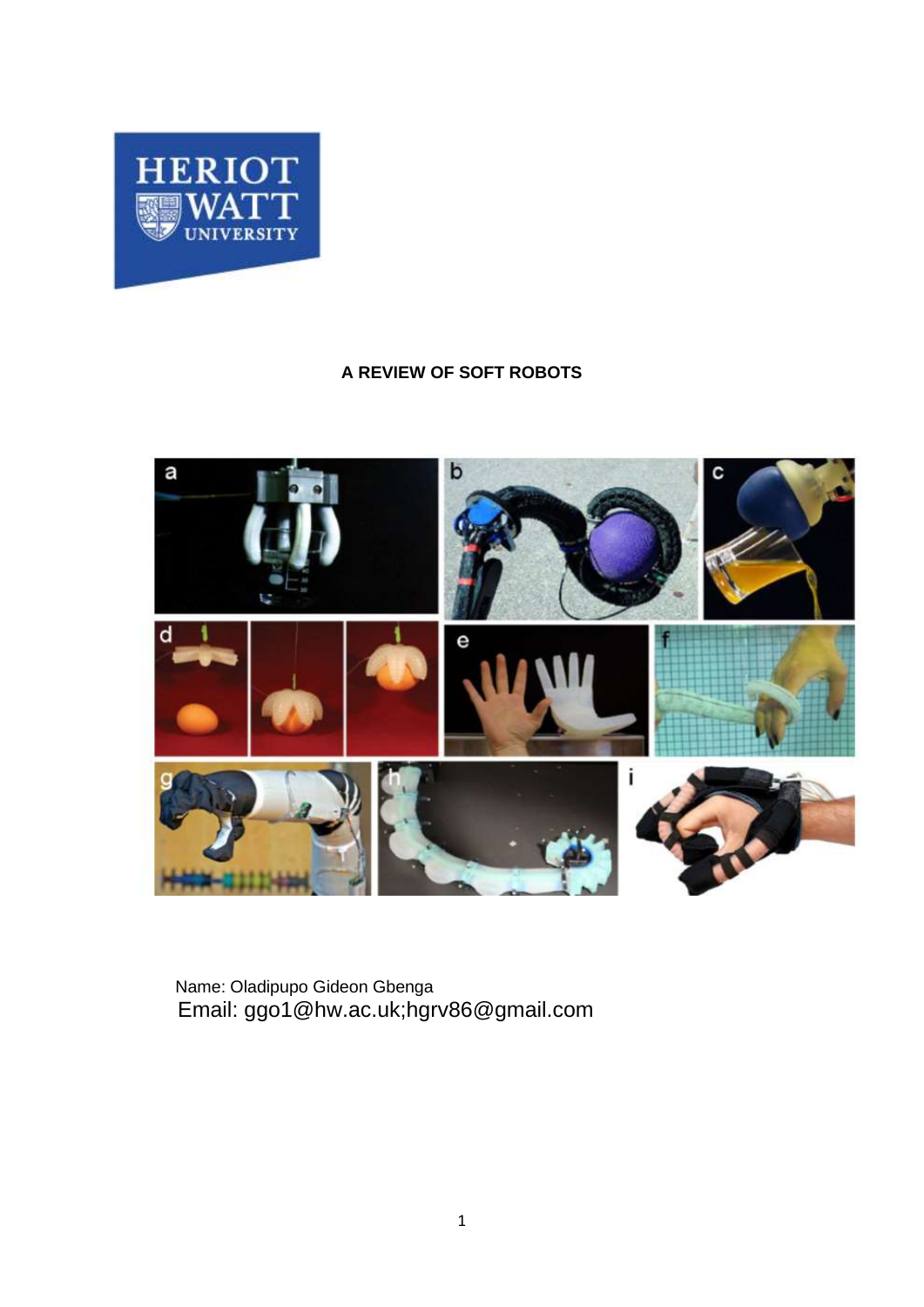# <span id="page-1-0"></span>**Table of Contents**



| 1.             |  |
|----------------|--|
| 1.1            |  |
| $\overline{2}$ |  |
| 2.1            |  |
| 2.2            |  |
| 2.3            |  |
| 2.4            |  |
| 2.5            |  |
| 2.6            |  |
| 3              |  |
| 4              |  |
|                |  |
|                |  |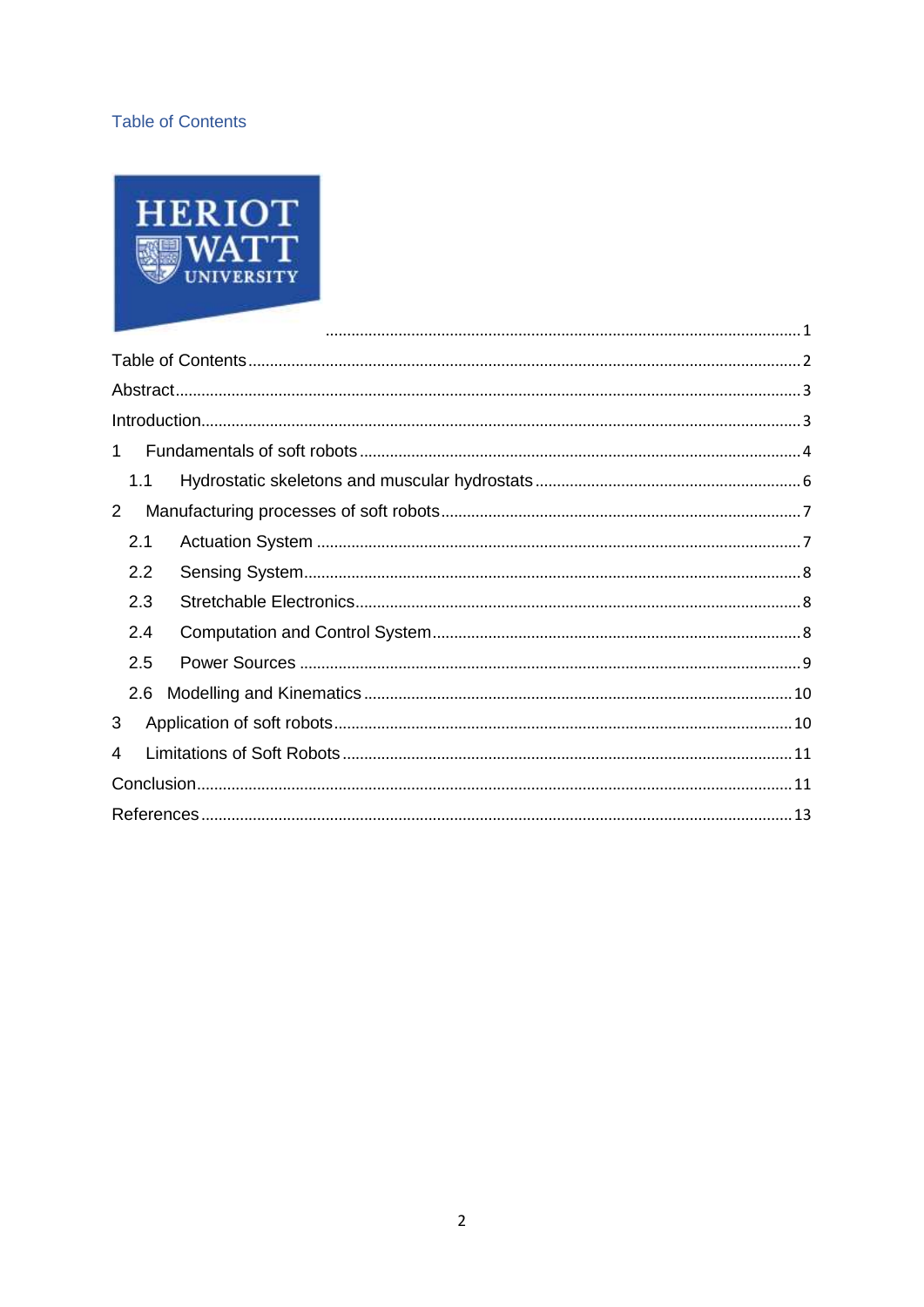#### <span id="page-2-0"></span>**Abstract**

Traditional robots have rigid links and structures that limit their ability to interact with the dynamics of their immediate environment. For example, conventional robot manipulators with rigid links can only manipulate objects using specific end effectors. These robots often encounter difficulties operating in unstructured and highly congested environments. A variety of biological organisms exhibit complex movement with soft structures devoid of rigid components. Inspired by biology, researchers have been able to design and build soft robots. With a soft structure and redundant degrees of freedom, these robots can be used for delicate tasks in unstructured environments. This review discusses the motivation for soft robots, their design processes as well as their applications and limitations. Soft robots have the ability to operate in unstructured environment due to their inherent potential to exploit morphological computation to adapt to, and interact with, the world in a way that is difficult with rigid systems. Soft robots could be used for operations, ranging from search and rescue operations in a natural disaster relief effort, and of emerging interest is in the field of medical care as seen in personal robots.

# <span id="page-2-1"></span>**Introduction**

Traditional robots with rigid bodies and links are widely employed in manufacturing and could be coded to perform a specific task effectively and in most cases with certain adaptable constraints [1]. Essentially, traditional robots are built from non-complaint materials [2] and they are constructed mainly from hard materials such as aluminium and steel [3]. Due to inflexibility associated with the rigid links and joints of the robot, they are often unsafe to interact with human beings [1]. In a bid to reduce the related risks while working with traditional robots, the human and robotic workspaces in an industrial environment are often separated [ibid]. The recent Soft robots provide an opportunity to bridge the gap between machines and people [4].

Generally, soft robots are biologically-inspired with inspiration garnered from different capabilities of living organisms such as climbing of geckos, wing flapping motion of butterflies and crawling motion of earthworms amongst others [6]. Soft robots are made from fluids, gels, soft polymers, and other easily deformable matter with little or no rigid material [5]. These materials exhibit similar elastic and rheological properties of soft biological matter and these allow the robot to be more versatile and robust to operate in a constrained environment and more so, for seamless human interaction [ibid]. However, [7] gave a different view on the

3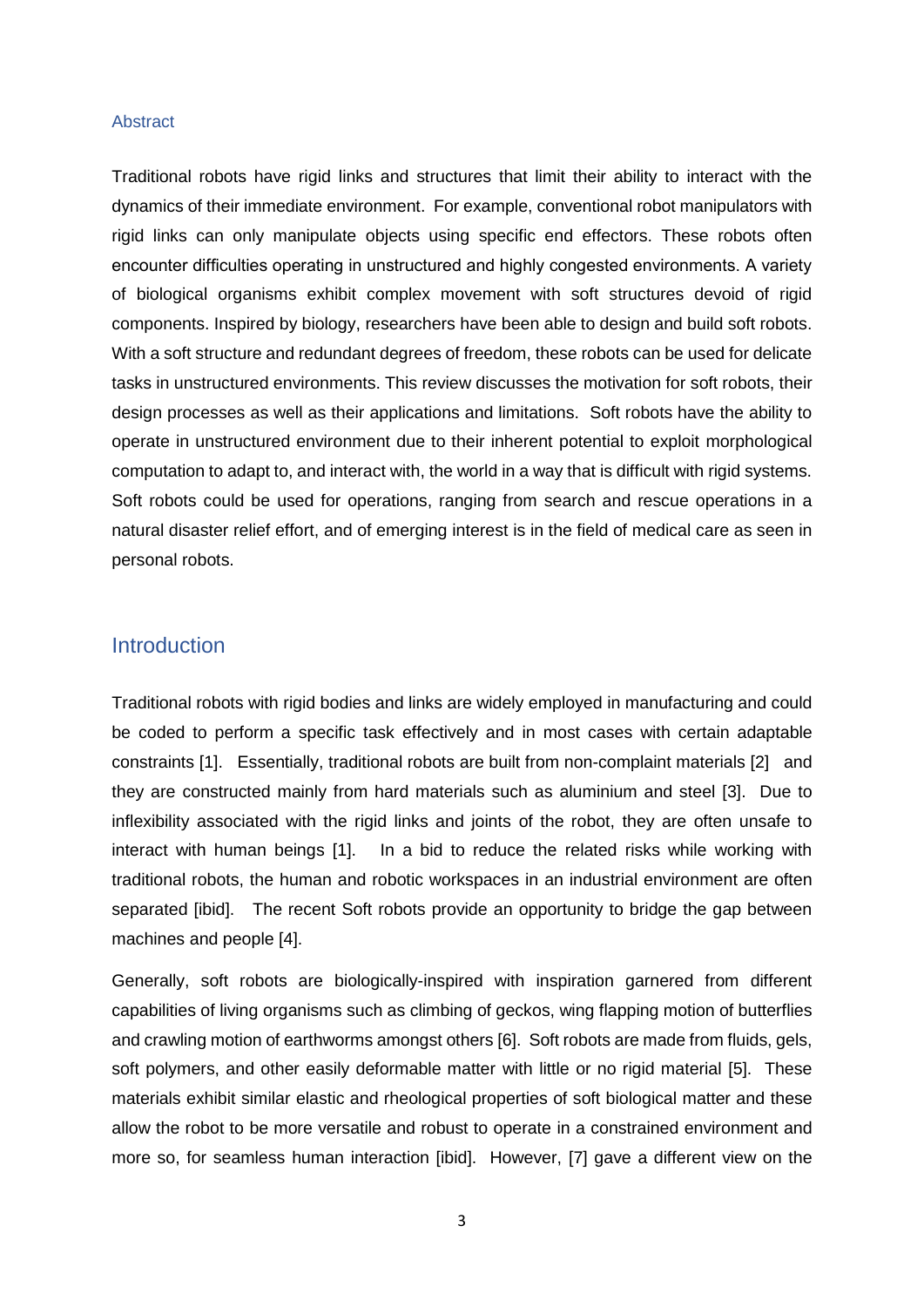definition of soft robot and claimed a "soft robot" is appropriately named when the stresses, it is subject to cause it to deform prior to damaging the class of objects for which it was designed. Concisely, a traditional robot could be thought as soft robot when interacting with a harder object, such as a diamond [ibid].

According to [4], soft robotics could be viewed from two main perspectives which are distinguishable from each other. Firstly, the softness of a robot was seen intrinsically due to the features of the robot's body ware which would be the focus of this review [8]. Secondly, softness of a robot was viewed from the soft interaction provided when rigid links are used to control the actuator stiffness of the robot [9]. [10] noted that soft robotics was first used to describe robot with rigid links and mechanically complaints joints with variable stiffness. However, this would not be discussed in detail in this review.

In the first approach, robots are made of soft materials and they undergo high deformations during interaction [8]. Soft actuators and materials which could vary in their stiffness are used in this method, and their control is partially embedded in the body morphology [ibid]. This approach exploited the material properties of the robot and its capacity to interact with the environment [ibid]. However, in the second approach, robots are built with traditional rigid links, but the control system varies the resistance that the robot has to exhibit when interacting with the environment, people and object in this case, either through compliance or impedance control schemes [9].

[1] and [4] further reiterated that soft robots use compliant material and are built using nontraditional manufacturing processes. Moreover, these robots integrate several parts such as actuators and sensors as well as computation amongst others [ibid]. As regards to the assembly process, joining between the materials are made by casting, laminating or adhesives as against the using of bolts and nuts in traditional robots [2]. More specifically, soft robots are viewed as biomimetic robots in that they mimic specific capabilities of certain organisms. However, it is worth noting that soft robots are different from previous biomimetic robots such as snake robots, humanoid robots and robotic fish that are built using traditional manufacturing processes [ibid]. This review of soft robots is organised into fundamentals of soft robots, manufacturing processes of soft robots as well as application of soft robots and its limitations.

#### <span id="page-3-0"></span>1 Fundamentals of soft robots

Soft structures made from soft materials and with mobile capabilities abound in nature [8]. For instance, muscular hydrostats such as elephant trunks, mammal and lizard tongues as well as octopus arms as shown in Figure 1 are soft structures that can bend, extend and twist [ibid].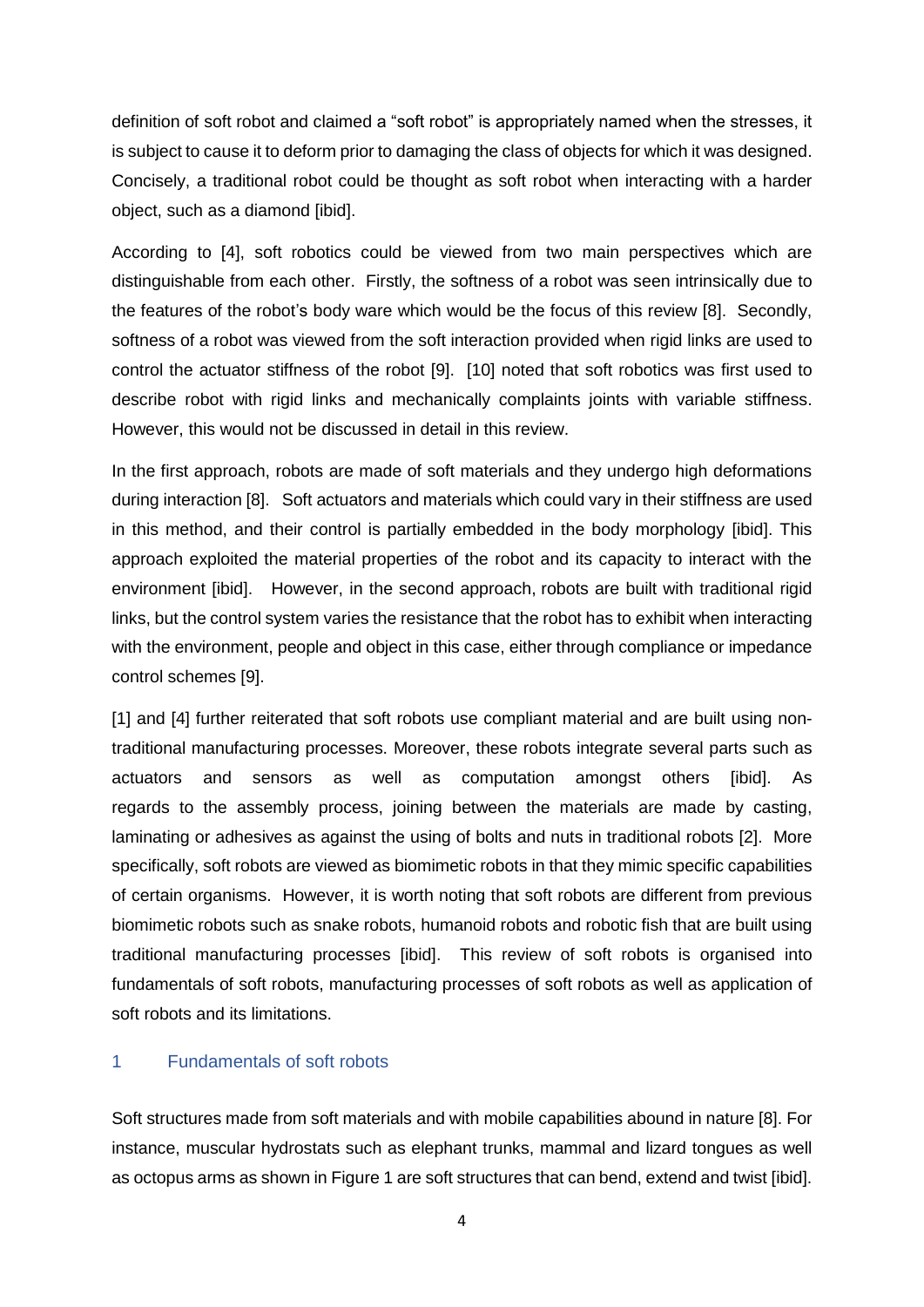These abilities as applied to soft robots are not just different ways to perform usual robot functions; they are rather capabilities for performing actions such as squeezing, stretching, climbing and growing [10]. These actions would be impossible using a robot design based on rigid links approach. The integration of soft-matter technologies with morphological computation and embodied paradigms has greatly contributed to an increase in the abilities of soft robots and this is evident in their better performance over traditional robots in real environments [ibid].

Fundamental understanding of the morphology and functionality of soft structures in nature, however, increases insight and can lead to new design concepts in soft robotics [8]. Most of the potential capabilities of soft robots is evident in the natural world [ibid]. Hence, the hydrostatic skeletons and muscular hydrostats would be highlighted.

<span id="page-4-0"></span>

*Figure 1.* Examples of hydro skeletons and muscular hydrostats: (a) tube feet in starfish, (b) octopus arms, (c) colonial anemone, (d) mammalian tongue, (e) squid, (f) elephant trunk, (g) echinoid, (h) Illex illecebrosus, (i) inchworm, and (j) snail feet [8].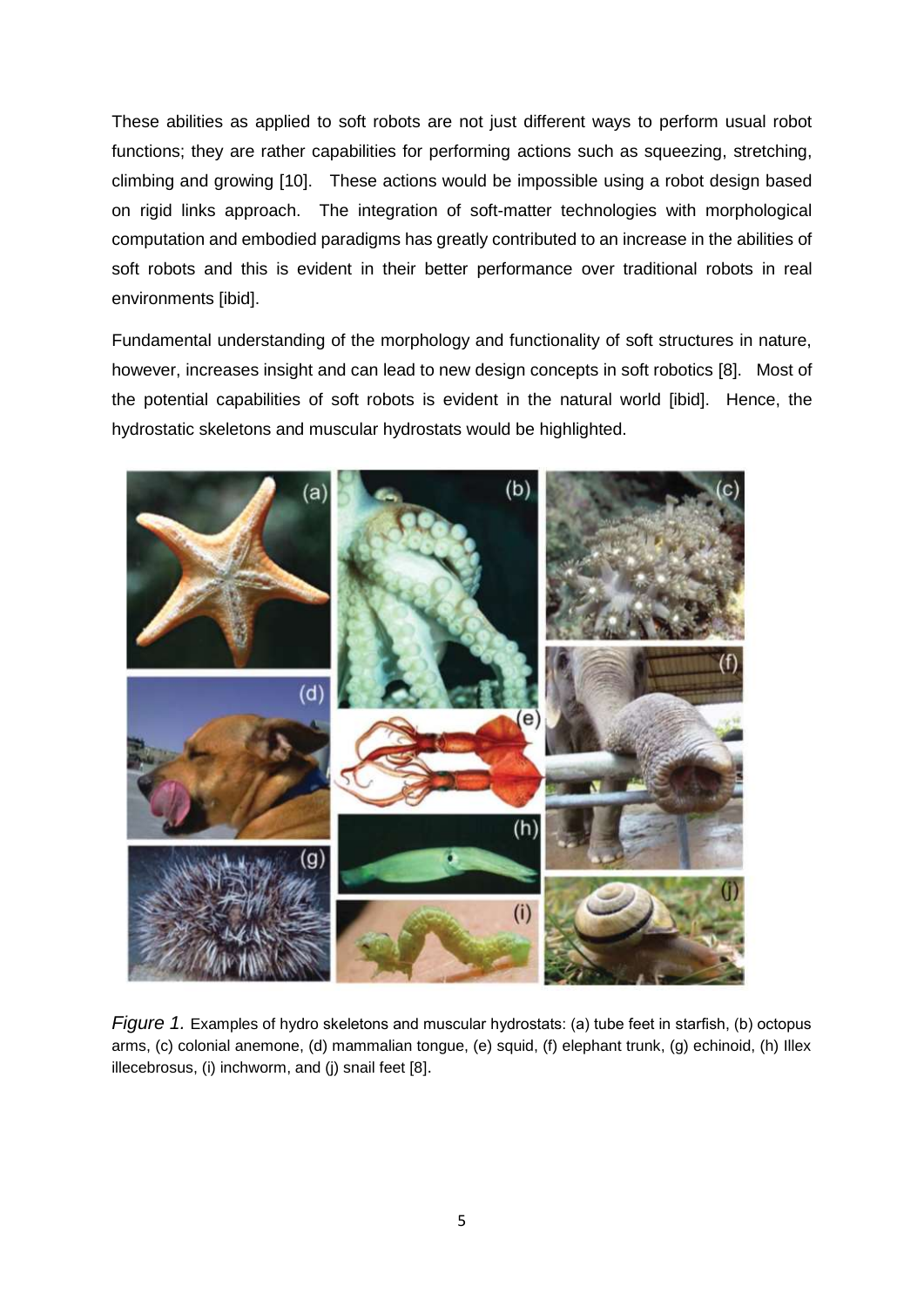#### 1.1 Hydrostatic skeletons and muscular hydrostats

Hydrostatic skeletons according to [11] is a fluid mechanism that provides a means by which contractile elements may be antagonized. Hydrostatic skeletons occur in a remarkable variety of organisms with examples not only from invertebrates but also from vertebrates [ibid]. A hydrostatic skeleton is typically considered to include liquid-filled cavity surrounded by a muscular wall reinforced with connective tissue fibres. Comparison of a variety of hydrostatic skeletal support systems reveals that the extent and volume of the liquid-filled cavity is variable [ibid].

Later work particularly identified several hydrostatic skeletons, otherwise known as muscular hydrostats. They consist of a tightly packed three-dimensional array of muscle fibres [ibid]. Examples of muscular hydrostats include the arms and tentacles, fins, suckers and mantles of cephalopod molluscs, a variety of molluscan structures, the tongues of many mammals and lizards, and the trunk of the elephant [ibid].

The basic arrangement of muscle fibres in vermiform hydrostatic skeletons typically includes both circular and longitudinal muscle fibres [ibid]. The hydrostatic skeleton provides a means by which these two muscle fibre orientations can antagonise one another, producing a variety of movements including elongation, shortening, and bending [ibid]. The function of the hydrostatic skeletal support system relies on the fact that the enclosed liquid-filled cavity, typically, coelom or water, is constant in volume [ibid]. In this regard, any decrease in one elongation must result in an increase in another. Consequently, to create the elongation of the body, the circular muscles contract, decreasing the diameter and thereby increasing the length.

In addition to the basic circular and longitudinal muscle arrangements, other muscle fibre arrangements are observed and allow additional types of movement. The four possible categories of movement are elongation, shortening, bending and torsion [ibid]. Elongation requires muscle fibres that are arranged such that their contraction decreases the diameter of the body or organ [ibid]. Shortening occurs because of contraction of the longitudinal musculature and provides a means by which the muscle responsible for elongation may be antagonised [ibid].

Bending movements require contraction of longitudinal muscle along one side of the body or organ. The bending movement is greatest if the longitudinal muscle is peripherally arranged, that is, located as from the central axis as possible [ibid]. Since any decrease in length due to longitudinal compressional force must result in an increase in diameter of a hydrostatic system, muscles arranged to control diameter can provide the resistance to longitudinal

6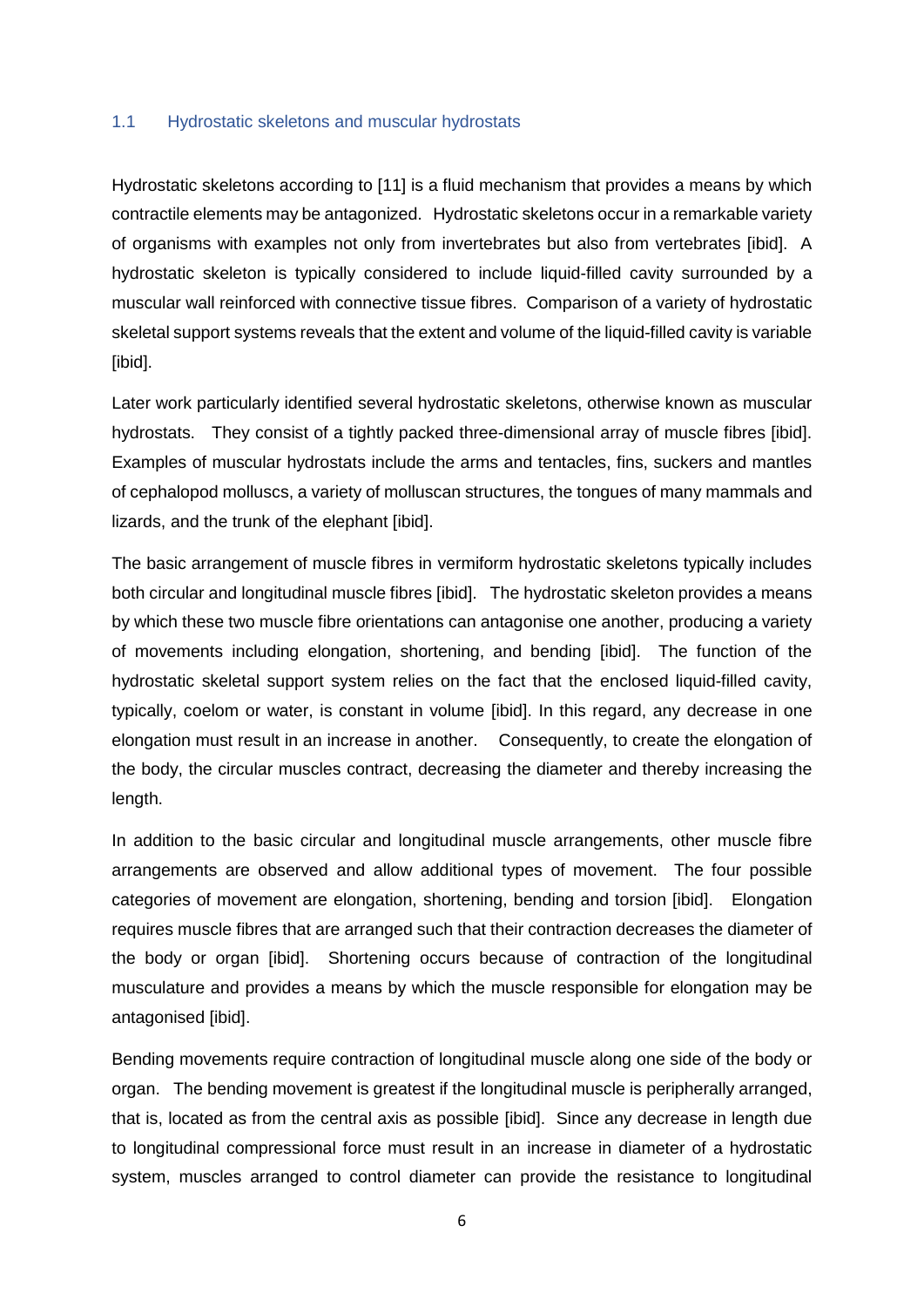compressional force required for bending. It is worth noting that these are the same muscle arrangements that produce elongation. However, in the case of bending, these muscles operate in synergy with the longitudinal muscles rather than antagonistically [ibid].

The last category of movement in hydrostatic skeletons according to [11] is torsion or twisting around the long axis. The muscles responsible for this movement are arranged helically around the body or organ [ibid]. For the torsion in either direction to be possible, both rightand left-handed helical muscle layers must be present. The torsional moment of these muscle layers is maximised if the layers are located toward the outer surface, as far from the central axis as possible [ibid].

These relative movements of musculature depending on the various arrangements result to transmission forces which forms the basis in the design of soft robots and not by the rigid links as in the case of traditional robots [8].

# <span id="page-6-0"></span>2 Manufacturing processes of soft robots

In the field of soft robotics, the lack of reliable and robust soft actuators has been one of the setbacks in developing soft robots [4]. However, the emergence of new technologies in this field is stimulating more research interests. One of these is the development of flexible or soft material which is crucial and fundamental for the development of soft robots [ibid]. A soft robot integrates the sub-systems of a conventional robot which are, actuation system, sensing system, stretchable electronics, a computation and control system, power source as well as modelling and kinematics [1]. The manufacturing steps of the various sub-systems would be highlighted subsequently.

# <span id="page-6-1"></span>2.1 Actuation System

The segments of a soft robot are usually actuated in one of two ways as shown in Figure 1. Firstly, it could be achieved through variable length tendons, in the form of tension cables [1] or Shape Memory Alloy (SMA) actuators. A typical SMA is robotic octopus' arms in which the actuators is embedded in soft segments as shown in Figure 3 [ibid]. Secondly, pneumatic actuation is used to inflate channels in a soft material and cause a desired deformation. Pneumatic Artificial Muscles (PAMs), otherwise called McKibben actuators, are examples of compliant linear soft actuators composed of elastomer tubes in fibre sleeves [ibid]. Moreover, Fluidic Elastomer Actuators (FEAs) followed the aforementioned types and they are highly extensible and adaptable, low-power soft actuator. FEAs comprise synthetic elastomer films operated by the expansion of embedded channels under pressure [ibid].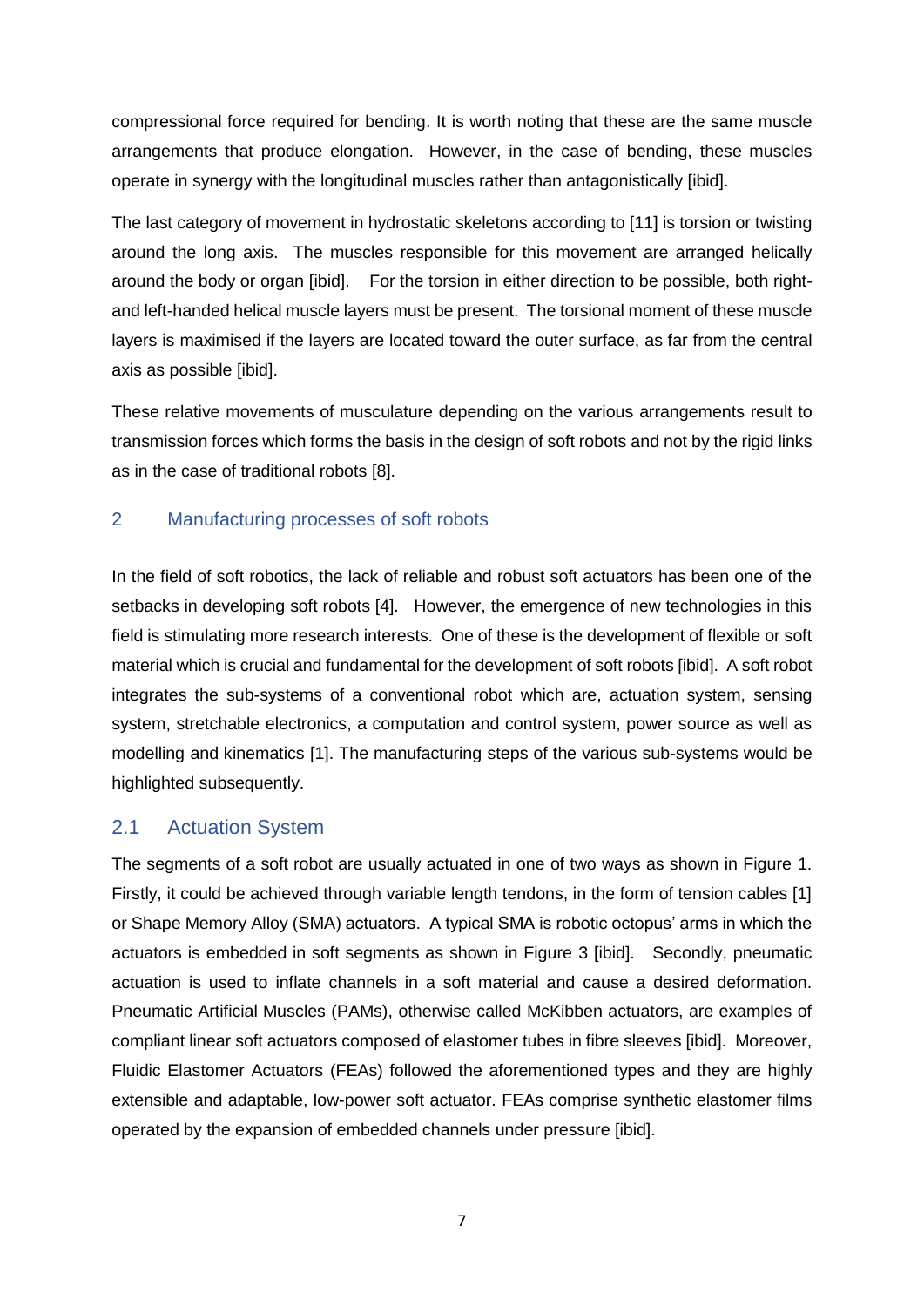Furthermore, it is worth noting that most soft robot prototypes have used pneumatic or hydraulic actuation. However, more research efforts in recent times has focused on the development of electrically activated soft actuators composed of electroactive polymers (EAPs). Since energy is typically most readily stored in electrical form, and computation is usually done on electronic circuits, it may be more efficient to directly use electrical potential to actuate soft robots

### <span id="page-7-0"></span>2.2 Sensing System

Sensing in soft robots based on their morphology and compliance require that the sensors must be bendable. This underscore the reason why many traditional sensors such as encoders, metal or semiconductor strain gages, or inertial measurement units (IMUs) amongst others are unsuitable [1]. While flexible-bending sensors based on piezoelectric polymers are available as commercial products, these may not be appropriate due to the need for all elements of the system to be both bendable and stretchable. [12] cited by [1] revealed that soft, stretchable electronics might enable new sensing modalities for soft robots.

### <span id="page-7-1"></span>2.3 Stretchable Electronics

Traditional and rigid electronics has been the basis for storing the control algorithms and connect to the systems' actuators, sensors, and power sources in most of the integrated soft robotics system [1]. However, the recent effort in the field of soft and stretchable electronics is opening a new frontier which would ensure its greater integration with soft robots, resulting in completely soft prototypes. Details of the manufacturing processes for stretchable electronics are outlined in [13].

# <span id="page-7-2"></span>2.4 Computation and Control System

The movements of soft robots cannot be confined to planar motions which contrasts with rigid robots, whose movements can be described by six degrees of freedom (DOF), three rotations and three translations about the x, y, and z axes [1]. Soft materials are elastic in nature and could bend, twist, stretch, compress, buckle, and wrinkle amongst others. Put differently, the motion associated with soft robot could be viewed as presenting an infinite number of DOF, thereby making the control of soft robots very challenging. In this regard, a new algorithm is necessary to control soft robots as well as high-level planning. According to [14] cited in [1], an understanding of the working principles and control of soft organisms, such as the octopus has led to a model for the control of soft robots. Similarly, mobile soft robot is modelled after the motion of caterpillar [15].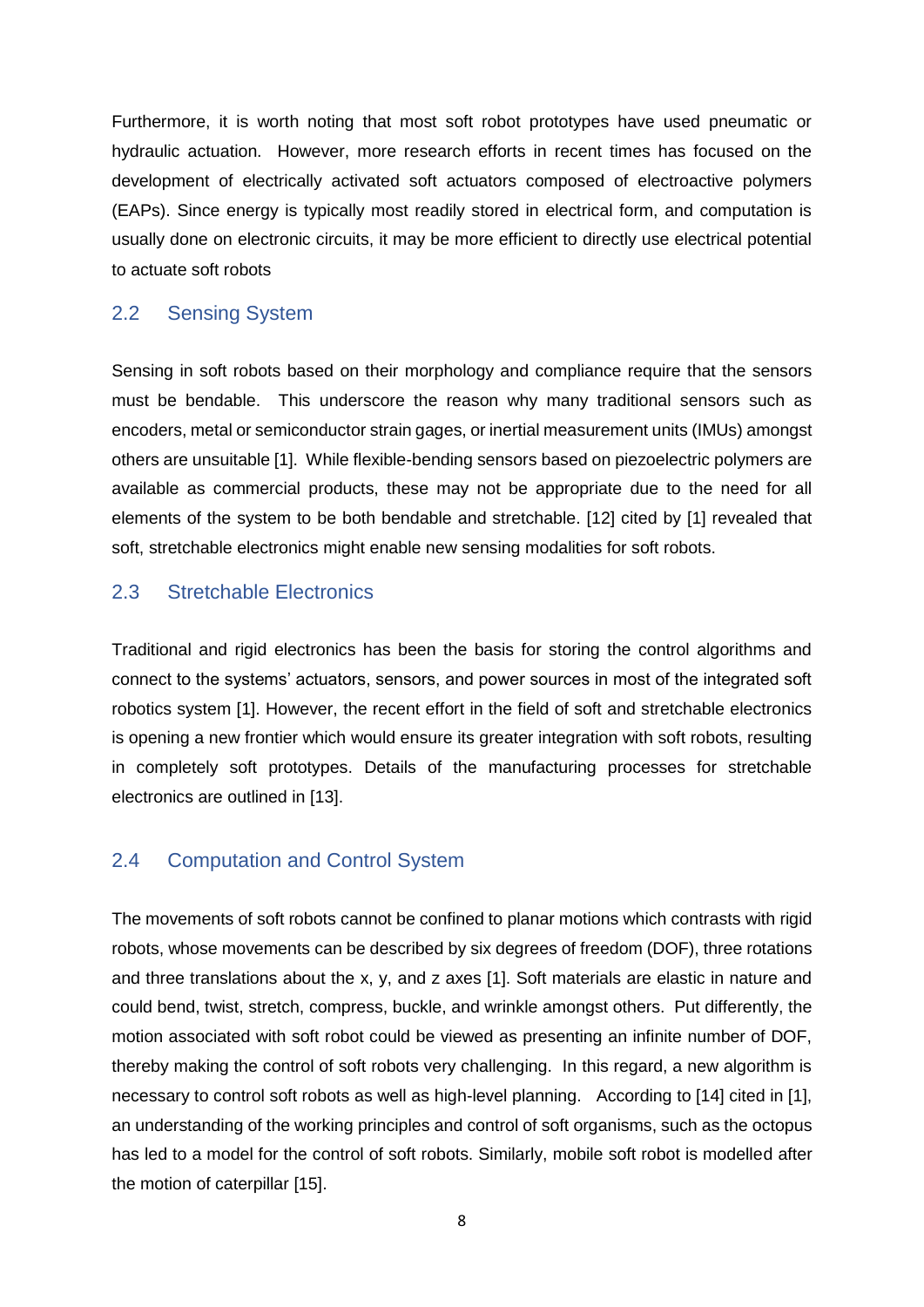#### <span id="page-8-0"></span>2.5 Power Sources

A suitable power source for soft robots actuation must be stretchable and portable [1]. For pneumatic actuators, existing fluidic power sources are not soft and are usually big and bulky. Most of the current off the-shelf pressure sources are generally limited to compressors or pumps and compressed air cylinders [16]. Drawing analogy from electrical systems, compressors are like generators as they convert electrical energy into mechanical energy, and compressed gas cylinders are similar to capacitors as they store a pressurized fluid in a certain volume to be discharged when required [1]. It is worth stating that electrically powered actuators as well as the electrical controllers for pneumatic systems require soft, flexible, lightweight electrical power sources [17]. As with soft electronics, this is an area of research that is being currently explored [1].



*Figure 2*: Common approaches to actuation of soft robot bodies in resting (left) and actuated (right) states [1]

a. Longitudinal tensile actuators (e.g. tension cables or shape memory alloy actuators which contract when heated) along a soft robot arm cause bending when activated.

b. Transverse tensile actuators cause a soft robot arm to extend when contracted (a muscle arrangement also seen in the octopus72).

c. Pneumatic artificial muscles composed of an elastomeric tube in a woven fibre shell. A pressure applied internally causes the tube and shell to expand radially, causing longitudinal contraction.

d. Fluidic elastic actuator or Pneu-Net design consisting of a pneumatic network of channels in an elastomer that expand when filled with a pressurized fluid, causing the soft body to bend toward a strain limited layer (e.g. a stiffer rubber or elastomer embedded with paper or other tensile fibres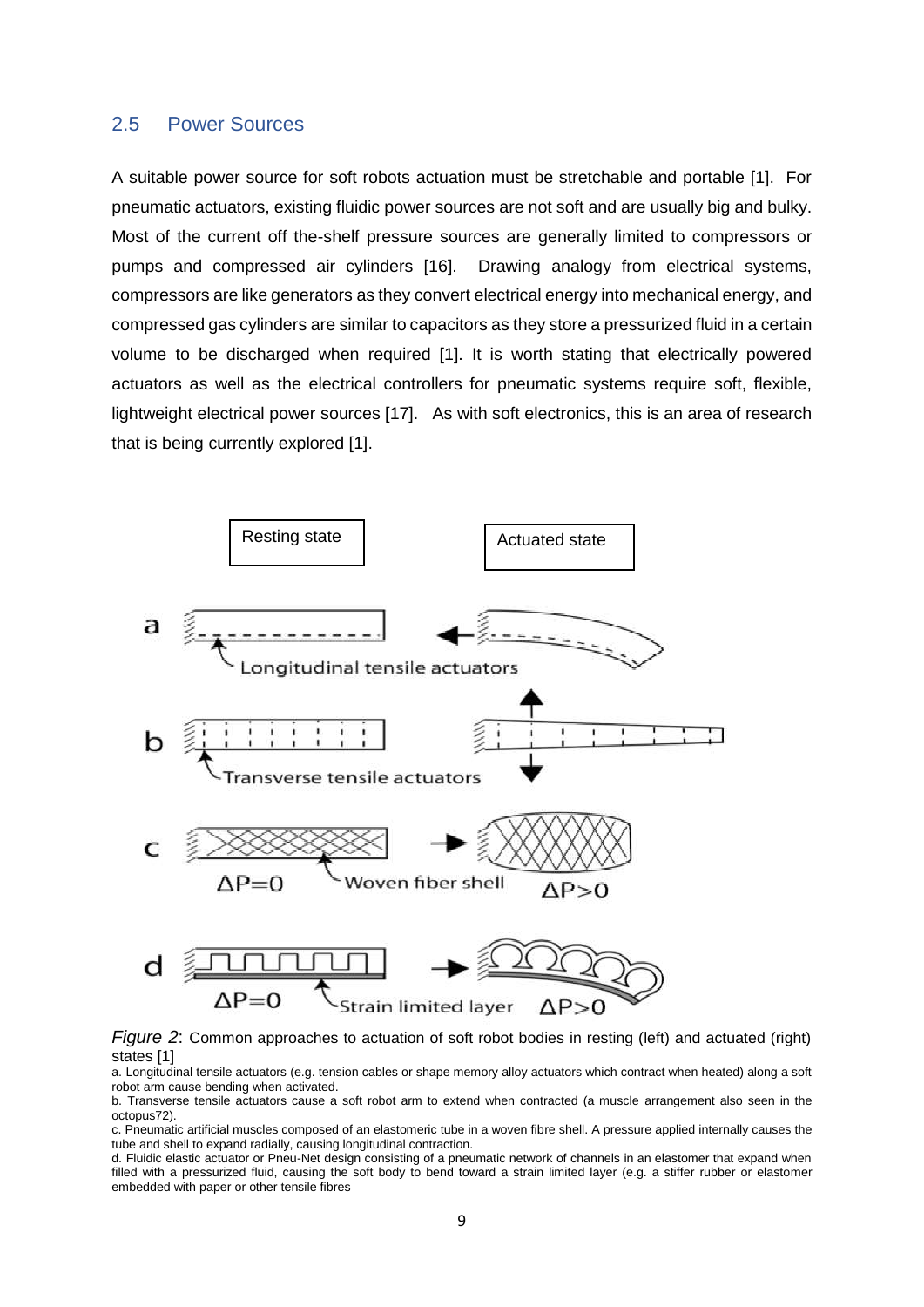

*Figure 3:* Octopus-inspired manipulation [14]

# <span id="page-9-0"></span>2.6 Modelling and Kinematics

As earlier noted, a novel algorithm is required for soft robots as the traditional robots' approach is incompatible with it. In the same vein, the kinematics and dynamics of soft robotic systems differs from those of traditional, rigid-bodied robots [1]. Since its composition is made up of series of actuation elements, these robots approach a continuum behaviour [ibid]. In theory, the final shape of the robot can be described by a continuous function and modelling this behaviour requires continuous mathematics [ibid]. [18] cited in [1] noted that researchers have developed new static, dynamic and kinematic models that capture soft robots' ability to bend and flex.

# <span id="page-9-1"></span>3 Application of soft robots

As previously noted, soft robots have distributed deformation with an infinite number of DOF theoretically. This leads to a hyper-redundant configuration space wherein the robot tip can attain every point in the three-dimensional workspace with an infinite number of robot shapes or configurations [5]. This makes them ideal for applications such as personal robots that interact with people without causing injury, service and painting robots that need high dexterity to reach confined spaces, medical robots, especially for use in surgery, and defence and rescue robots that operate in unstructured environments. A typical application of soft robots in field operations as shown in Figure 4 could range from military reconnaissance field operations, to natural disaster relief search operations as well as oil and gas pipeline monitoring and maintenance [5].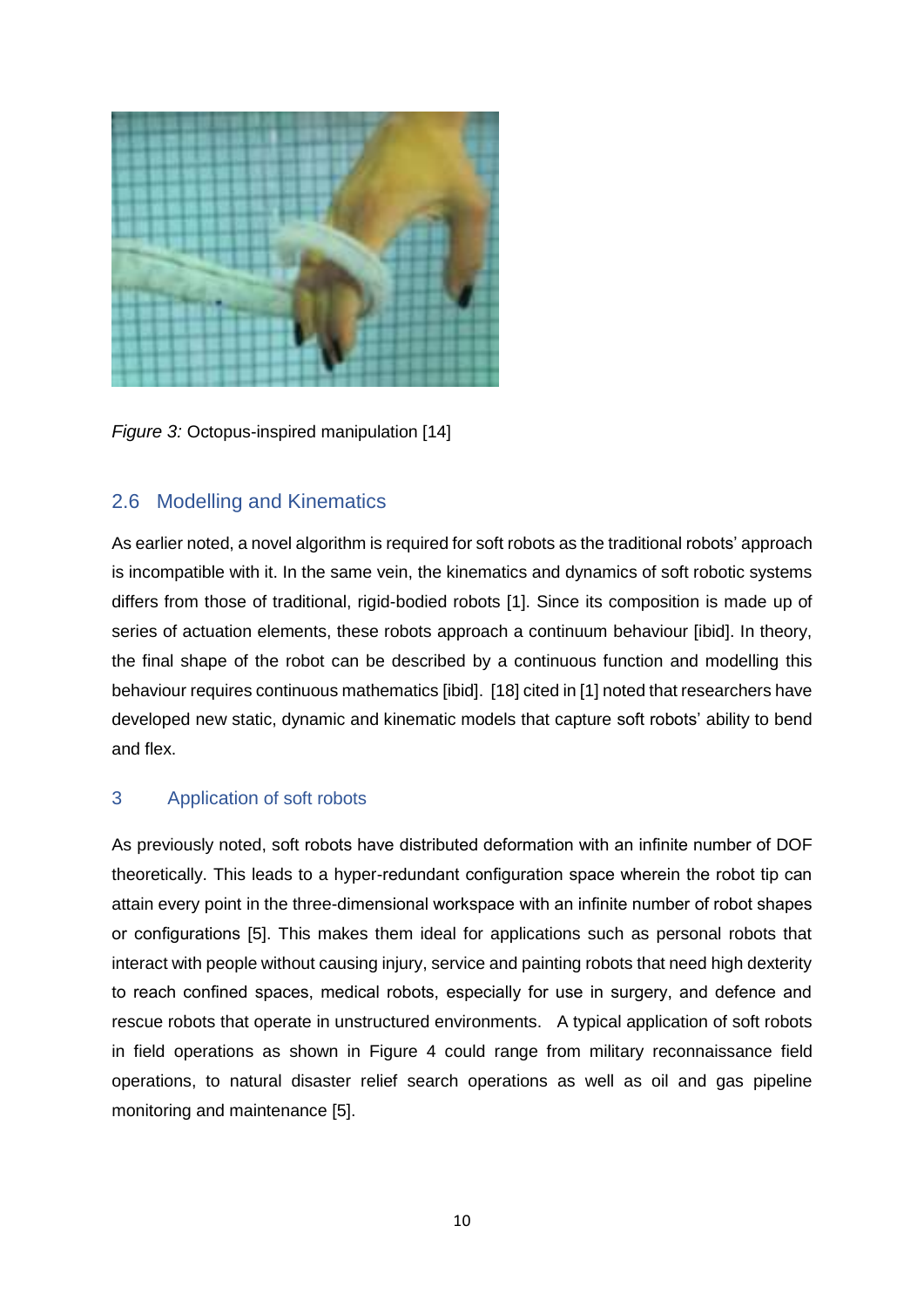

*Figure 4*: Soft field robot for military reconnaissance, natural disaster relief, and pipe inspection [5].

#### <span id="page-10-0"></span>4 Limitations of Soft Robots

As earlier stated, conventional machines and robots are not always well suited for human– machine interaction due to their rigidity [5]. Similarly, soft robots are essentially limited by their mechanical compliance and will not be appropriate for applications requiring high power or precision [ibid]. For instance, it is unlikely that soft robots made mainly from fluids and elastomers would replace heavy-duty industrial robots. Likewise, on the small scale, machine precision often requires rigid parts that lock tightly in place and do not slacken or deform elastically when loaded with surface tractions [ibid]. While natural neural tissue is soft and capable of extraordinary computational power, micro-engineered electronics are presently constructed from rigid materials with precisely spaced submicron features [ibid]. Until there is an elastically soft artificial brain, soft robots will require rigid microprocessors for signal processing and actuator control.

#### <span id="page-10-1"></span>**Conclusion**

Soft robots inspired by soft body organisms have opened a new frontier in the field of robotics. This has motivated development of new algorithms and techniques in the aspect of its actuation, sensing, computation as well as power sources and kinematics modelling. This is necessary as the approach and algorithm of traditional robots is incompatible with soft robots. Soft robots have the capability to operate in complex and unstructured environment due to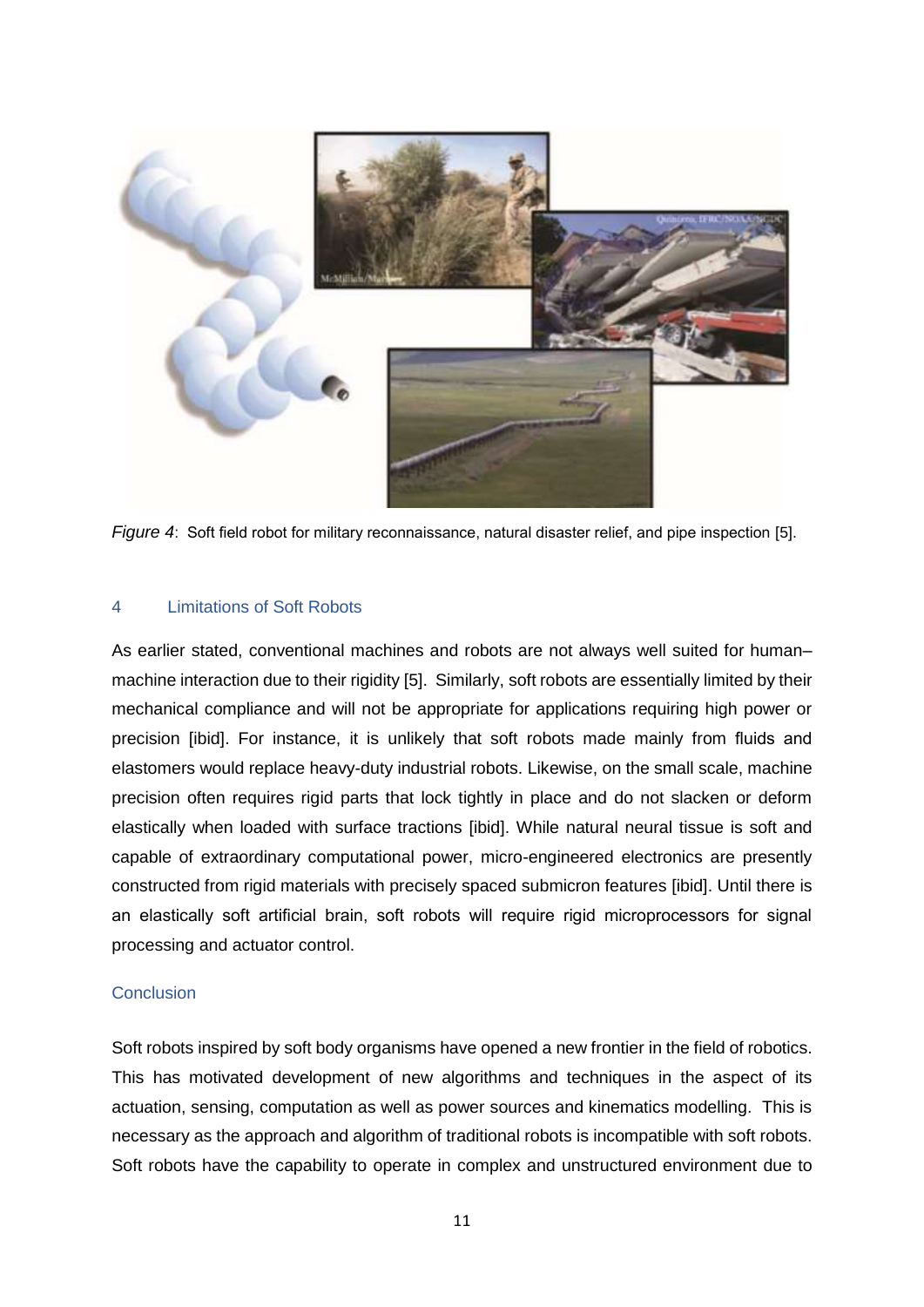their inherent potential to exploit morphological computation to adapt to, and interact with, the world in a way that is difficult or impossible with rigid systems. They could be employed in search and rescue operations in a natural disaster relief effort, and of interest is their ability to interact with people without causing injury especially in the field of medical care as seen in personal robots.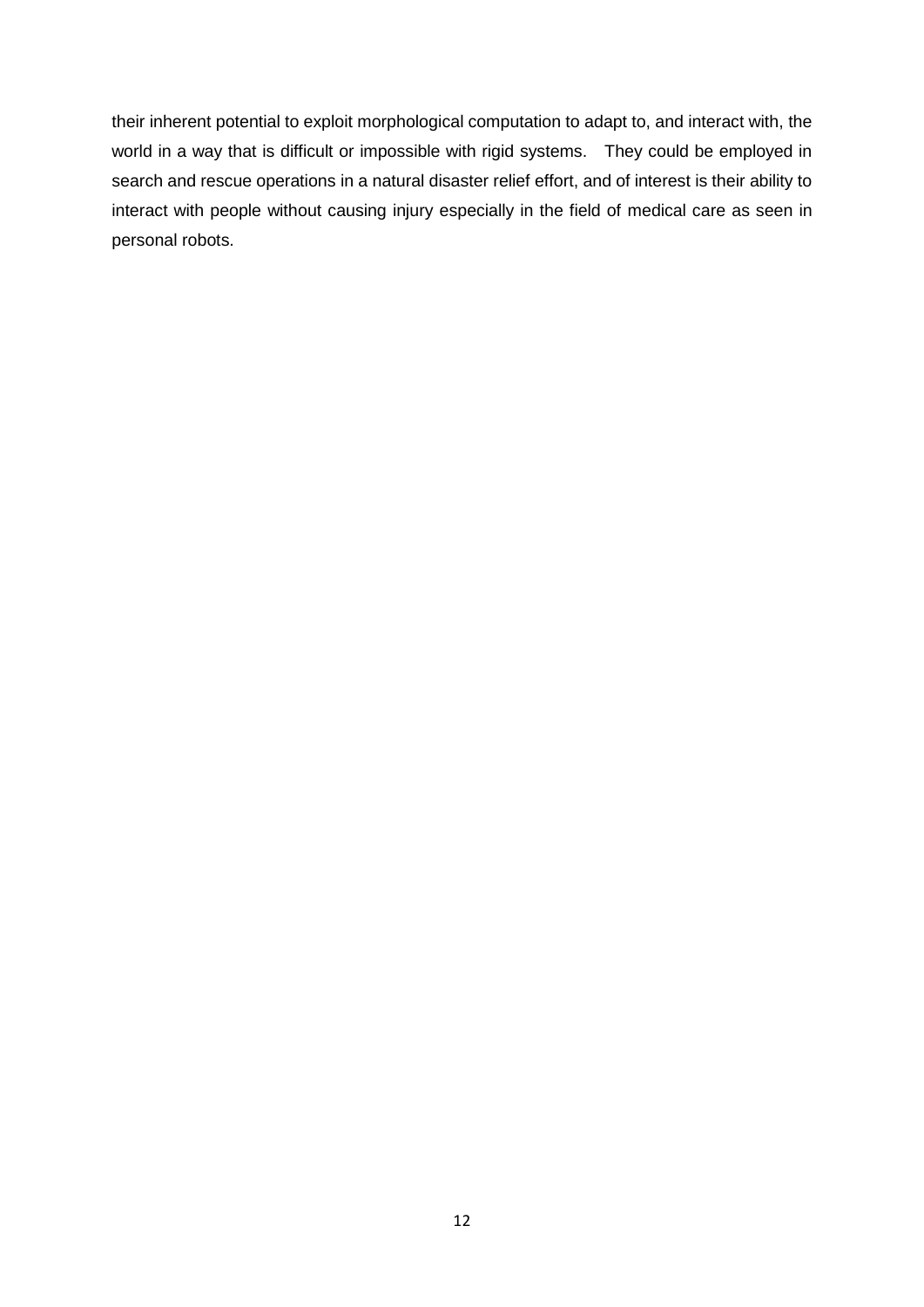#### <span id="page-12-0"></span>References

[1] D. Rus and M.T. Tolley. "Design, Fabrication and Control of Soft Robots." Nature 521, no. 7553, pp. 467-475, 2015. (online). Available: http://dx.doi.org/10.1038/natur e14543.

[2] K.J. Cho, J.S. Koh, S. Kim, W. S. Chu, Y. Hong and S. H.Ahn . "Review of manufacturing processes for soft biomimetic robots", *Int. J. Precis. Eng. Manuf.* (2009) 10: 171. (online). Available: https://doi.org/10.1007/s12541-009-0064-6.

[3] N. W. Bartlett, M. T. Tolley, J. T. B. Overvelde, J. C. Weaver, B. Mosadegh, K. Bertoldi, G. M. Whitesides, and R. J. Wood. "A 3D-printed, functionally graded soft robot powered by combustion", *SOFT ROBOTICS.* (online). Available: http://science.sciencemag.org.

[4] C. Laschi and M. Cianchetti. "Soft robotics: new perspectives for robot bodyware and control" (online). Available: https://doi.org/10.3389/fbioe.2014.00003.

[5] C. Majidi. "Soft Robotics: A Perspective—Current Trends and Prospects for the Future", *Soft Robotics*, vol.1, no. 1. 2013. (online). Available: http://sml.me.cmu.edu/files/papers/maji di\_soro2013.pdf

[6] S. Kim, C. Laschi and B. Trimmer, "Soft robotics: a bioinspired evolution in robotics", *Trends in Biotechnology*, vol. 31, iss. 5, pp 287-294, 2013. (online). Available: https://www.sciencedirect.com/science/article/pii/S0167779913000 632.

[7] P. Polygerinos, N. Correll, S. A. Morin, B. Mosadegh, C. D. Onal, K. Petersen, M. Cianchetti, M. T. Tolley and R. F. Shepherd. "Soft Robotics: Review of Fluid-Driven Intrinsically Soft Devices; Manufacturing, Sensing, Control, and Applications in Human-Robot Interaction", *Advanced Engineering Materials*, vol. 19, no. 12, 2017. (online). Available: https://onlinelibrary.wiley.com/doi/epdf/10.1002/adem.201700016

[8] D. Trivedi, C. D. Rahn, W. M. Kier, and I. D. Walker, "Soft Robotics: Biological Inspiration, State of the Art, and Future Research," *Applied Bionics and Biomechanics*, vol. 5, no. 3, pp. 99-117, 2008. (online). Available: https://doi.org/10.1080/11762320802557865.

[9] A. Albu-Schäffer , O. Eiberger, , M. Grebenstein, S. Haddadin, , C. Ott, T.Wimbock, S. Wolf and G. Hirzinger, Soft robotics. *IEEE Robot. Autom. Mag.* 15, pp 20–30, 2008. (online). Available: doi: 10.1109/MRA.2008.927979.

[10] C. Laschi, B. Mazzolai, and M. Cianchetti. "Soft Robotics: Technologies and Systems Pushing the Boundaries of Robot Abilities." *Science Robotics*" vol. 1, iss.1, 2016. (online). Available: https://robotics.sciencemag.org/content/1/1/eaah3690.

[11] W.M. Kier. "Hydrostatic skeletons and muscular hydrostats", *In Biomechanics (Structures and Systems): A Practical Approach*, edited by Biewener, AA. Oxford: IRL Press, pp 205–231, 1992. (online). Available: http://labs.bio.unc.edu/kier/pdf/kier\_1992.pdf.

[12] S. Yang and N. Lu, "Gauge factor and stretchability of silicon-on-polymer strain gauges" *Sensors*, vol. 13, pp 8577-8594, 2013. (online). Available: https://www.mdpi.com/14 24-8220/13/7/8577.